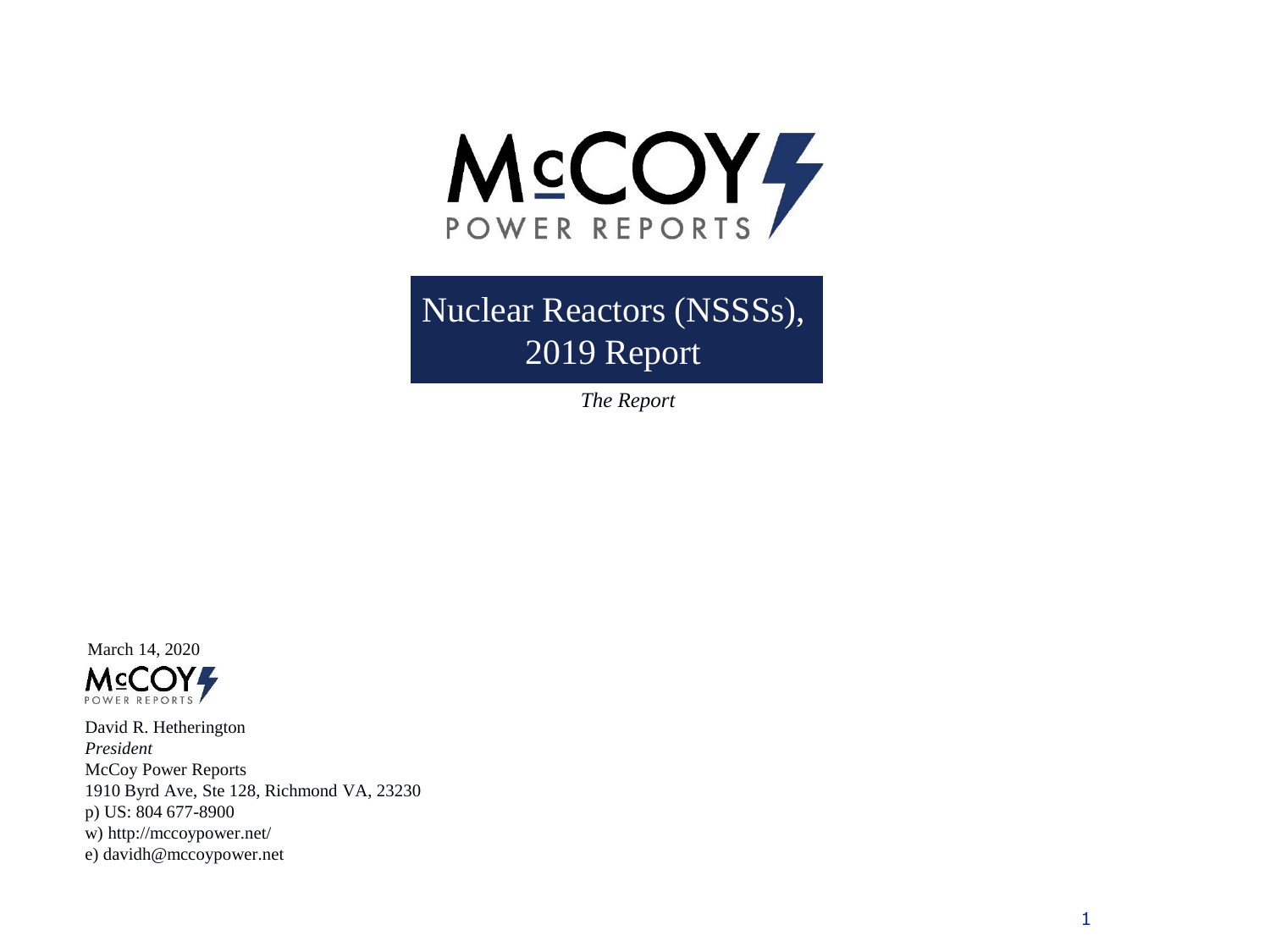To our subscribers:

Since 1993, McCoy has measured the breadth, depth, and competitive elements of the power generation markets we serve. Our scope includes a clear mandate to judge market share.

Quarterly market performance updates provide transparency and insight, but the appropriate interval with which to assess OEM efficacy is annual.

> All our best, Bob McCoy Dave Hetherington

## From the Editors Table of Contents

- Summary
- **Observations** 
	- Demand Geography
	- Market Share
	- Baseload Technology Demand
	- Fleet Utilization, USA and Europe
- Official League Tables
- Nuc Rctrs (NSSSs) Order Data, 1953 Thru 2019 (the Data): Please See Accompanying Spreadsheet

*The Report and the Data are for your company's internal use only and may not be reproduced or retransmitted in any manner without the written permission of McCoy Power Reports. All rights are reserved.*

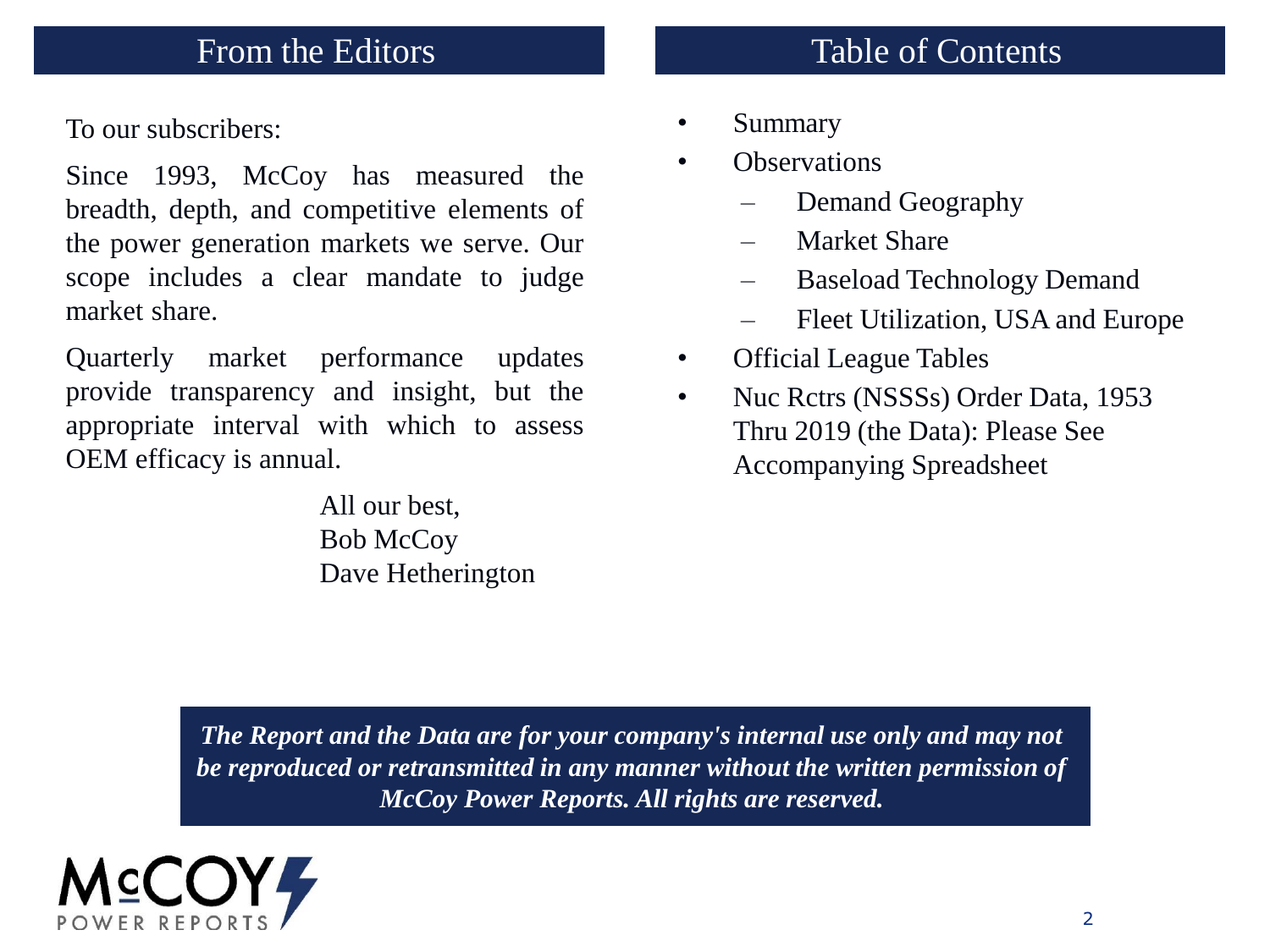#### Summary

The 2019 nuclear reactor markets amounted to 16 units and 1.0 GWe. On-year, units were up by four but capacity was down by 15.2 GWe.

On the pages that follow we present market observations regarding demand geography, market share of technology owners, current levels of baseload demand, and how the nuclear fleets of USA and Europe are operating.



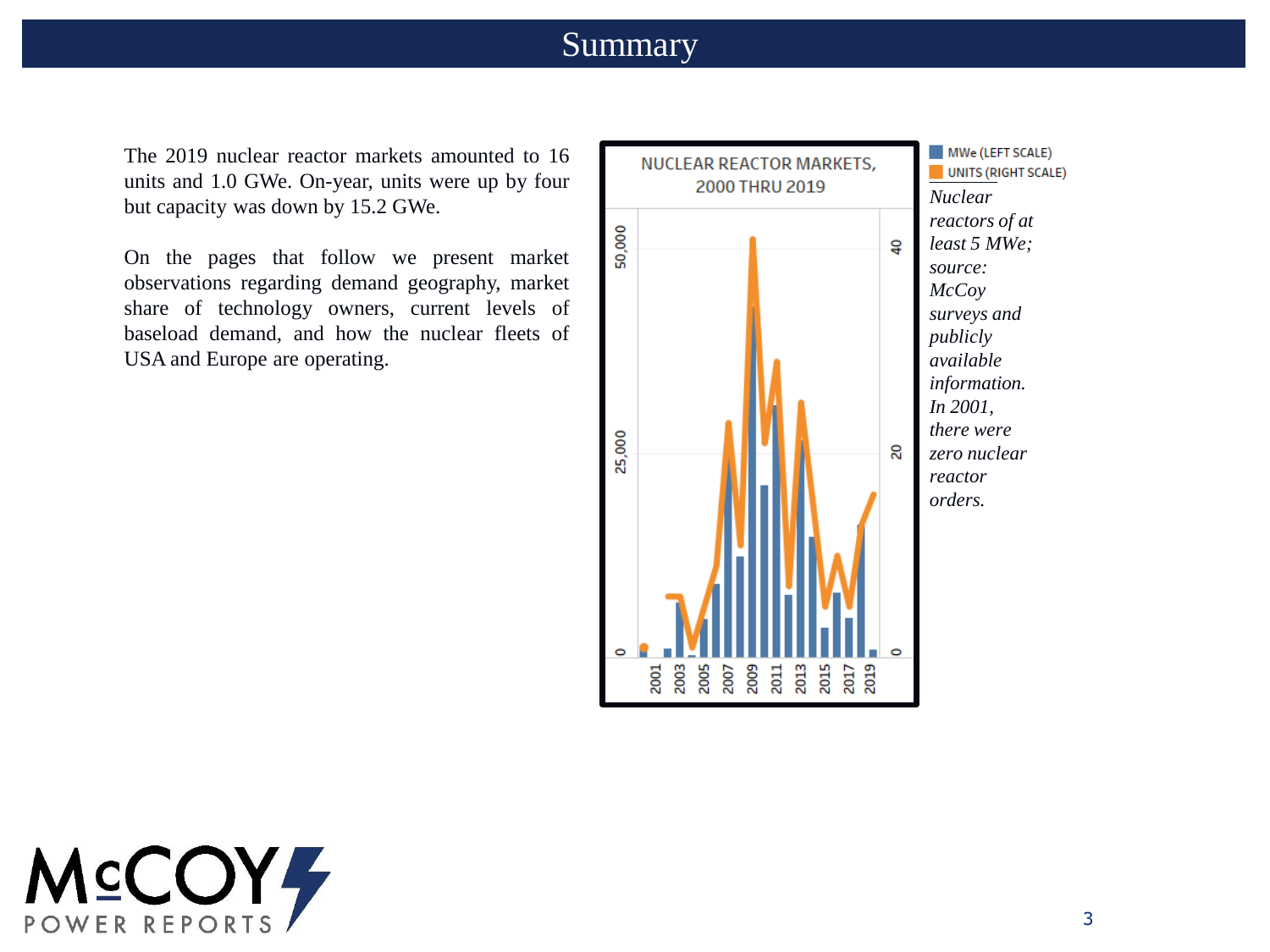#### Observation: Demand Geography

For the 20-year period through 2019, Asia's 168 GWe of demand accounted for 71% of global demand (image right, top). By decade, Asia-based demand went from 79% of all capacity for the decade through 2009 and fell to 64% for the decade through 2019. By units, Asia led with 157 or 63% of global demand (image right, bottom) for the 20-year period through 2019. By country, China, Russia and India combined for 63% of all capacity awarded since 2000.



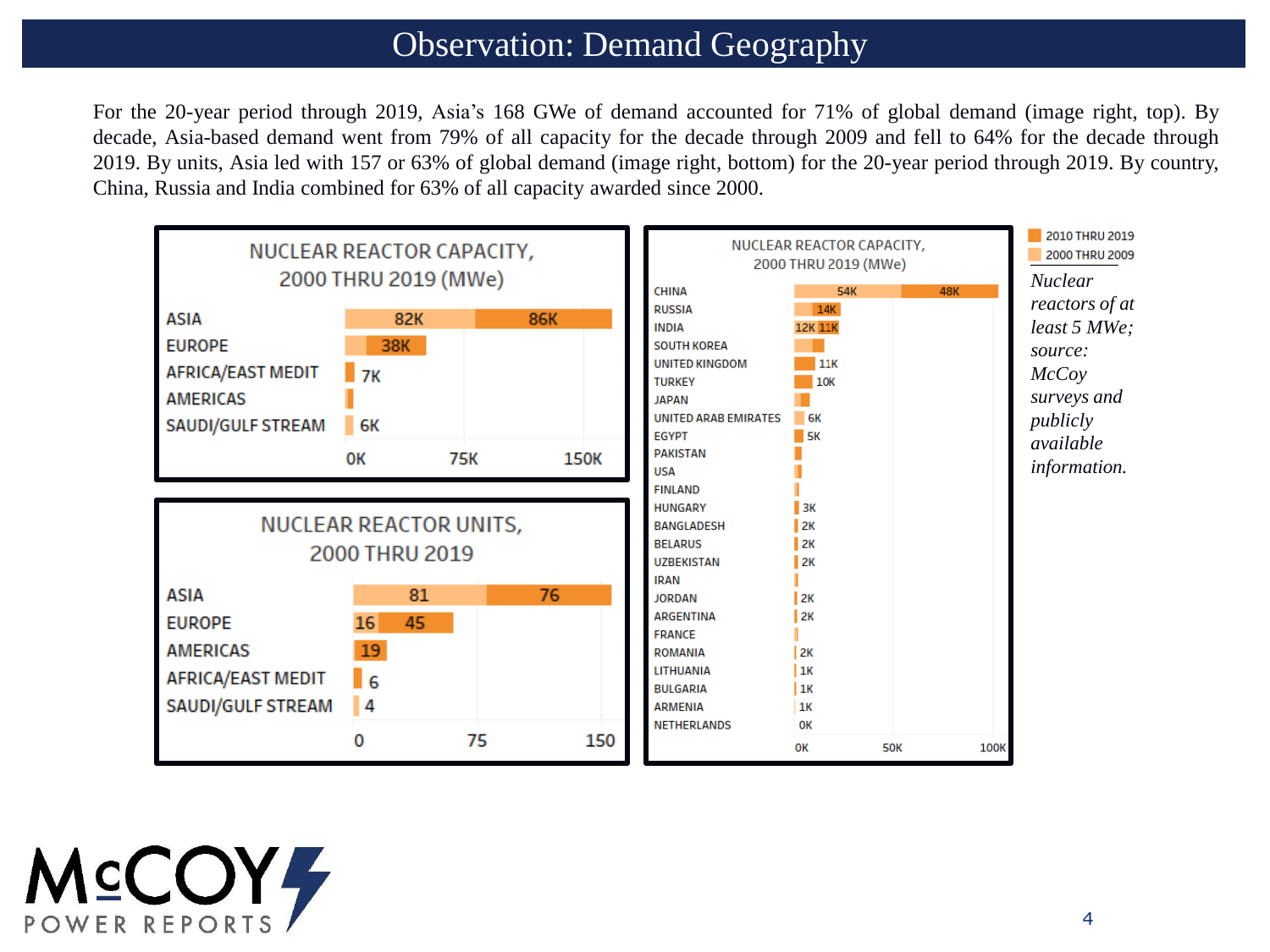## Observation: Market Share

China and Russia based entities are the leading nuclear technology owners. For the decade through 2009, these entities captured 58% of capacity and 62% of units. For the decade through 2019, they captured 65% of capacity and 64% of units (images bottom).

| NUCLEAR REACTOR UNITS, 2000 THRU 2019 |                  |    |    | NUCLEAR REACTOR CAPACITY, 2000 THRU 2019 (MWe) |                                    |              |     |            | 2010 THRU 2019<br>2000 THRU 2009 |     |                     |
|---------------------------------------|------------------|----|----|------------------------------------------------|------------------------------------|--------------|-----|------------|----------------------------------|-----|---------------------|
| <b>CHINA BASED ENTITIES</b>           | 42               |    |    | 45                                             | <b>CHINA BASED ENTITIES</b>        |              | 39K |            | 44K                              |     | <i>Nuclear</i>      |
| <b>RUSSIA BASED ENTITIES</b>          | 22               |    | 48 |                                                | <b>RUSSIA BASED ENTITIES</b>       | 21K          |     | 43K        |                                  |     | reactors of at      |
| <b>AREVA NP</b>                       | $8\overline{10}$ |    |    |                                                | <b>AREVANP</b>                     | 12K          | 17K |            |                                  |     | least 5 MWe;        |
| DOOSAN HEAVY IND                      | 14 4             |    |    |                                                | <b>DOOSAN HEAVY IND</b>            | 17K 6K       |     |            |                                  |     | source:             |
| NUSCALE                               | 12               |    |    |                                                | <b>TOSHIBA ENRGY SYS &amp; SOL</b> | <b>9K 5K</b> |     |            |                                  |     | McCov               |
| <b>TOSHIBA ENRGY SYS &amp; SOL</b>    | 8 4              |    |    |                                                | <b>HITACHI GE NUCLEAR</b>          | 5K           |     |            |                                  |     | surveys and         |
| <b>NUCLEAR POWER CORP</b>             |                  |    |    |                                                | <b>NUCLEAR POWER CORP</b>          |              |     |            |                                  |     | publicly            |
| <b>HITACHI GE NUCLEAR</b>             |                  |    |    |                                                | AREVA\MITS HEAVY IND               |              |     |            |                                  |     | available           |
| AREVA\MITS HEAVY IND                  |                  |    |    |                                                | MITSUBISHI HEAVY IND               |              |     |            |                                  |     | <i>information.</i> |
| <b>BECHTEL</b>                        |                  |    |    |                                                | <b>BECHTEL</b>                     | ıк           |     |            |                                  |     |                     |
| <b>MITSUBISHI HEAVY IND</b>           |                  |    |    |                                                | <b>NUSCALE</b>                     | 'nк          |     |            |                                  |     |                     |
| <b>ATOMIC ENERGY CANADA</b>           | 2                |    |    |                                                | <b>ATOMIC ENERGY CANADA</b>        | <b>DK</b>    |     |            |                                  |     |                     |
| <b>ANSALDO NUCLEARE</b>               |                  |    |    |                                                | <b>ITER</b>                        | <b>OK</b>    |     |            |                                  |     |                     |
| <b>FRANCE</b>                         |                  |    |    |                                                | <b>ANSALDO NUCLEARE</b>            | <b>OK</b>    |     |            |                                  |     |                     |
| <b>ICHOS CONSORTIUM</b>               |                  |    |    |                                                | <b>FRANCE</b>                      | OК           |     |            |                                  |     |                     |
| <b>ITER</b>                           |                  |    |    |                                                | <b>ICHOS CONSORTIUM</b>            | OК           |     |            |                                  |     |                     |
|                                       | 0                | 35 |    | 70                                             |                                    | ок           | 25K | <b>50K</b> |                                  | 75K |                     |

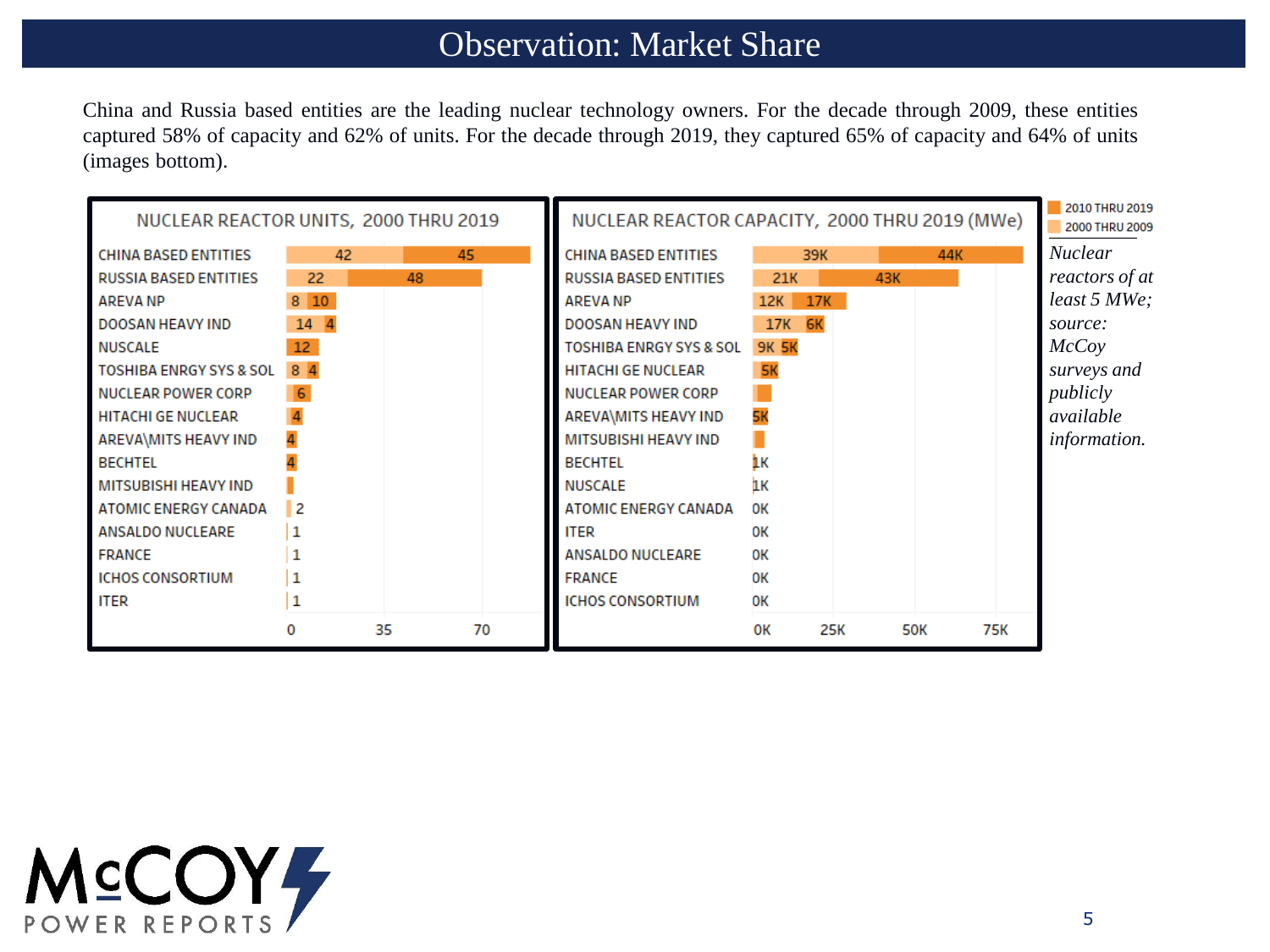The markets for nuclear technologies can be volatile with rapid expansions and retracements, but over the past five years, demand for nuclear and other baseload technologies like fossil and hydro has slumped. For the five-year period through 2014, demand for baseload technologies of fossil, hydro and nuclear amounted to 653 GWe, an average of 131 GWe per annum. For the most recent five-year period through 2019, demand was 363 GWe, an average of 73 GWe and a decline of 44%.

Finally, in 2019 alone, the market for these baseload technologies was just 32 GWe.



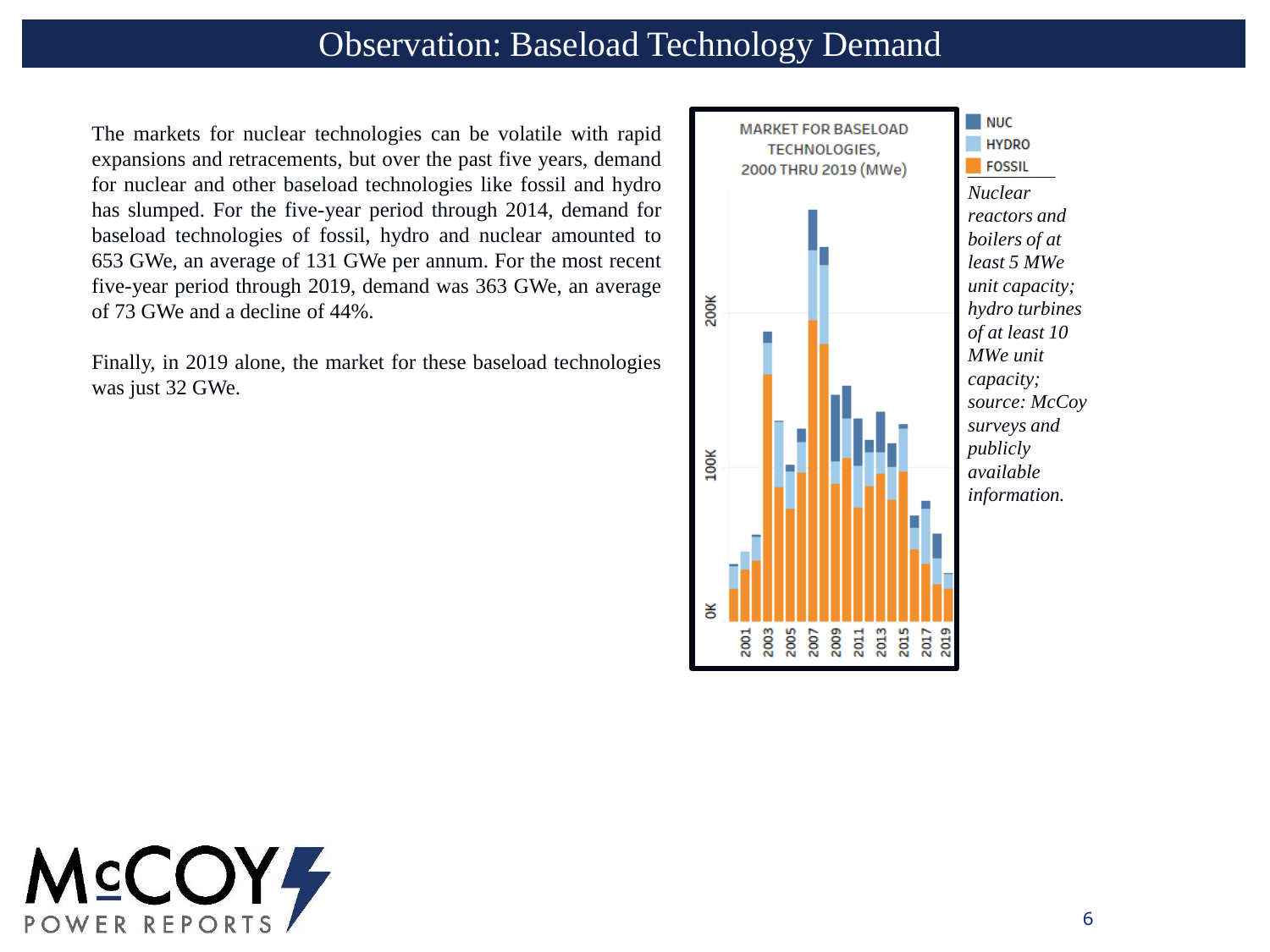### Observation: Fleet Utilization, USA and Europe

USA's nuclear fleet generated 880M MWh of net generation in 2019, down on-year a negligible 0.2%. This level of nuclear net generation amounted to 19.7% of all USA 2019 net generation, up from 19.3% in 2018. Europe's nuclear fleet generated 868M MWh in 2019, down 1% on-year but represented 41.4% of Europe's net generation, up from 40.0% in 2019.